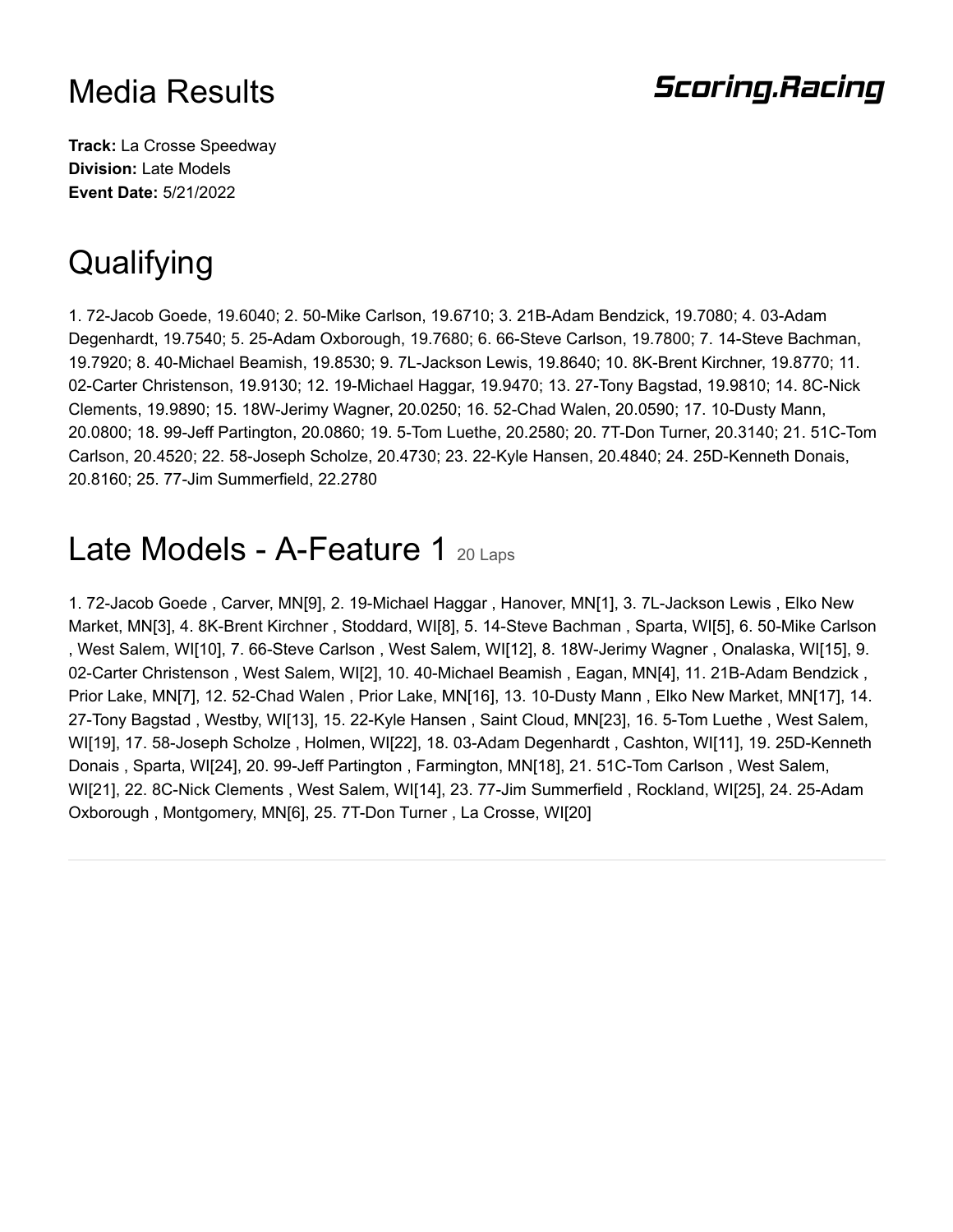## Late Models - A-Feature 2 20 Laps

1. 72-Jacob Goede , Carver, MN[10], 2. 8K-Brent Kirchner , Stoddard, WI[7], 3. 21B-Adam Bendzick , Prior Lake, MN[11], 4. 18W-Jerimy Wagner , Onalaska, WI[3], 5. 19-Michael Haggar , Hanover, MN[9], 6. 27-Tony Bagstad , Westby, WI[14], 7. 7L-Jackson Lewis , Elko New Market, MN[8], 8. 10-Dusty Mann , Elko New Market, MN[13], 9. 52-Chad Walen , Prior Lake, MN[12], 10. 50-Mike Carlson , West Salem, WI[5], 11. 8C-Nick Clements , West Salem, WI[22], 12. 40-Michael Beamish , Eagan, MN[1], 13. 51C-Tom Carlson , West Salem, WI[21], 14. 25D-Kenneth Donais , Sparta, WI[19], 15. 58-Joseph Scholze , Holmen, WI[17], 16. 7T-Don Turner , La Crosse, WI[25], 17. 77-Jim Summerfield , Rockland, WI[23], 18. 22-Kyle Hansen , Saint Cloud, MN[15], 19. 5-Tom Luethe , West Salem, WI[16], 20. 25-Adam Oxborough , Montgomery, MN[24], 21. 99-Jeff Partington , Farmington, MN[20], 22. 02-Carter Christenson , West Salem, WI[2], 23. 66-Steve Carlson , West Salem, WI[4], 24. 14-Steve Bachman , Sparta, WI[6], 25. 03-Adam Degenhardt , Cashton, WI[18]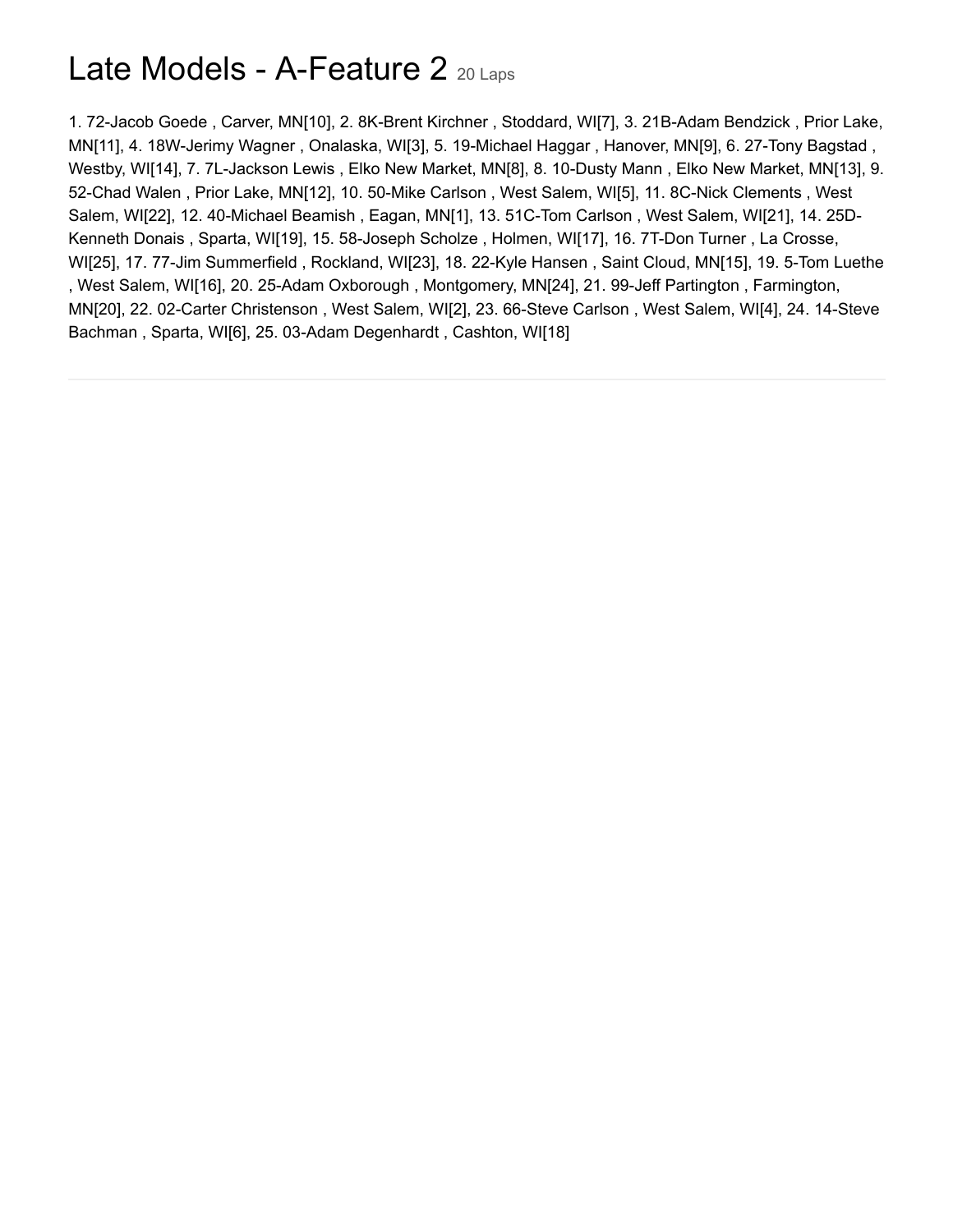## **Scoring.Racing**

**Track:** La Crosse Speedway **Division:** Novelty **Event Date:** 5/21/2022

# **Qualifying**

## **Novelty - Heat O Laps**

1. 7-Dakota Miller , Sparta, WI[2], 2. 00-Thomas Farra , Sparta, WI[1], 3. 1-Charles Vian Jr, West Salem, WI[7], 4. 78-Cody Bell , Cashton, WI[4], 5. 27-Alex Liebsch , Winona, MN[6], 6. 44-Jake Schomers , La Crescent , MN[8], 7. 12-Al Bartels , Tomah , WI[5], 8. 14-John Huebner , La Crosse, WI[3], 9. 39-Matthew Cleveland , La Crosse, WI[9], 10. 77-Robert Stanfield , La Crosse, WI[10]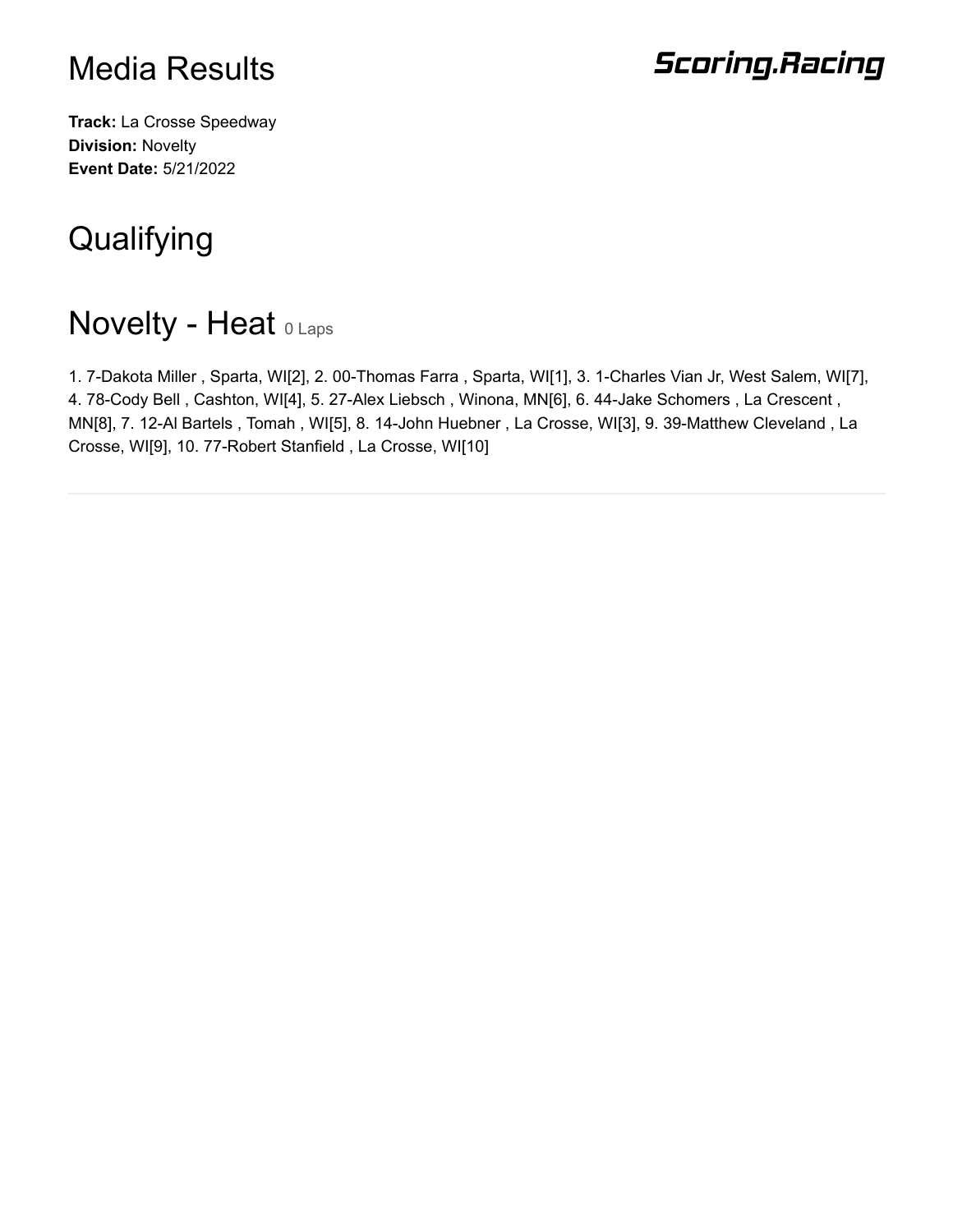### **Scoring.Racing**

**Track:** La Crosse Speedway **Division:** Sportsmen **Event Date:** 5/21/2022

## **Qualifying**

1. 6-Randy Humfeld, 22.0160; 2. 28-Sam Niles, 22.0360; 3. 75-Justin Berg, 22.0970; 4. 21S-Bill Schott, 22.1070; 5. 26-Dave Swanson, 22.1110; 6. 97-Bob Forte, 22.1130; 7. 18-Ed Ross, 22.1710; 8. 29-Jesse Green, 22.1870; 9. 96-Andy Barney, 22.2640; 10. 21X-Scott Mahlum, 22.6050; 11. 34-Travis Gordon, 22.7980; 12. 85-John Grosskopf, 22.8880; 13. 88O-Dan Osthoff, 25.6680

### Sportsmen - A Feature 1 15 Laps

1. 21S-Bill Schott , La Crosse, WI[9], 2. 75-Justin Berg , Bangor, WI[10], 3. 97-Bob Forte , Winona, MN[7], 4. 29- Jesse Green , Eleva, WI[5], 5. 28-Sam Niles , Winona, MN[12], 6. 6-Randy Humfeld , Chaseburg, WI[11], 7. 18- Ed Ross , Melrose, WI[6], 8. 26-Dave Swanson , Reedsburg, WI[8], 9. 21X-Scott Mahlum , Onalaska, WI[3], 10. 96-Andy Barney , West Salem, WI[4], 11. 34-Travis Gordon , Mindoro, WI[2], 12. 88O-Dan Osthoff , La Crosse, WI[13], 13. 85-John Grosskopf , La Crosse, WI[1]

#### Sportsmen - A Feature 2 15 Laps

1. 6-Randy Humfeld , Chaseburg, WI[8], 2. 29-Jesse Green , Eleva, WI[10], 3. 28-Sam Niles , Winona, MN[9], 4. 97-Bob Forte , Winona, MN[11], 5. 21S-Bill Schott , La Crosse, WI[13], 6. 75-Justin Berg , Bangor, WI[12], 7. 18- Ed Ross , Melrose, WI[7], 8. 96-Andy Barney , West Salem, WI[4], 9. 26-Dave Swanson , Reedsburg, WI[6], 10. 34-Travis Gordon , Mindoro, WI[3], 11. 21X-Scott Mahlum , Onalaska, WI[5], 12. 88O-Dan Osthoff , La Crosse, WI[2], 13. 85-John Grosskopf , La Crosse, WI[1]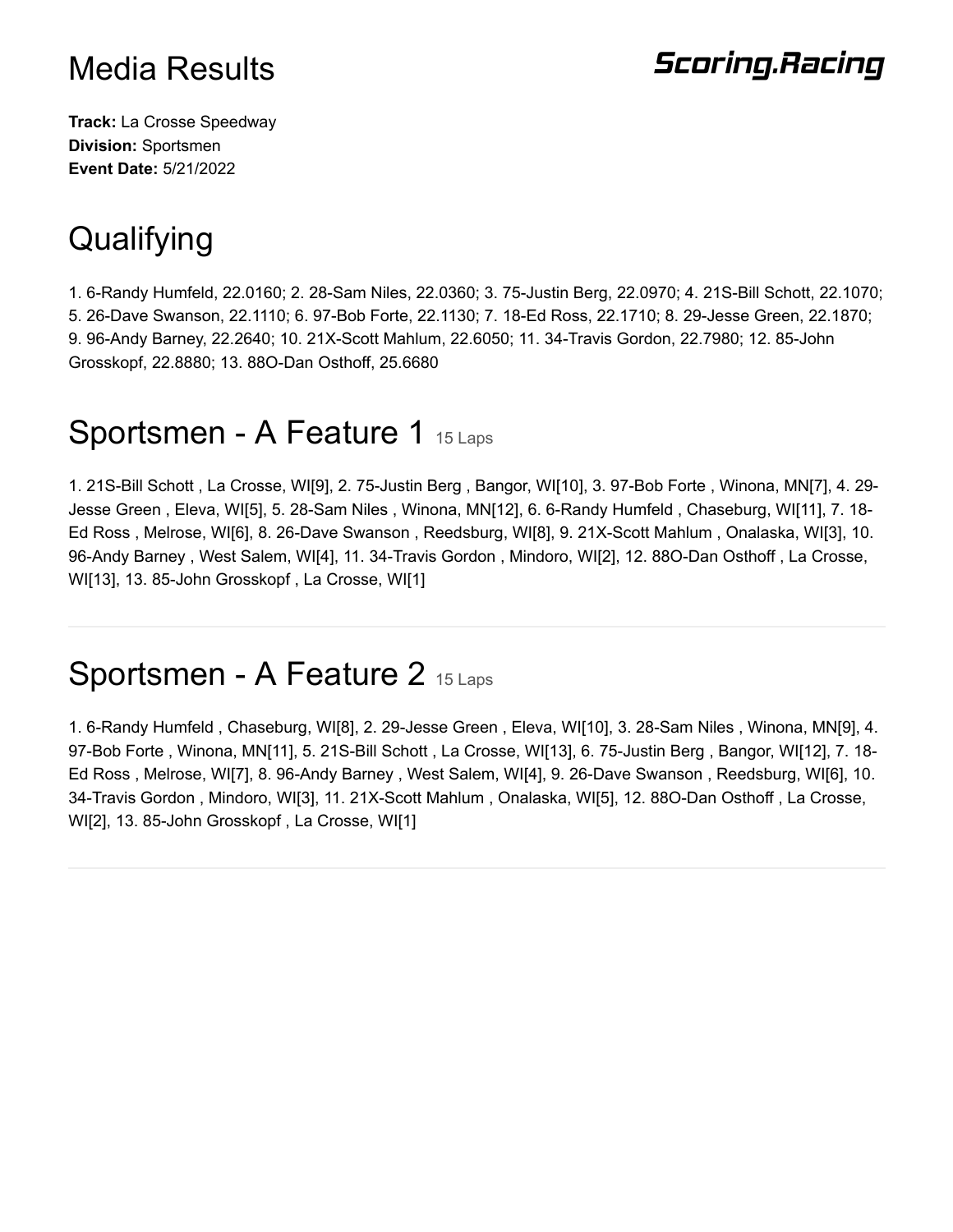## **Scoring.Racing**

**Track:** La Crosse Speedway **Division:** Hornets **Event Date:** 5/21/2022

# **Qualifying**

1. 32-Joseph Johnson, 15.8640; 2. 36-Brandon Olson, 15.8920; 3. 33S-Lester Stanfield, 16.0230; 4. 25- Kristopher Berg, 16.1010; 5. 12-Ben Thurk, 16.2750; 6. 80-Rob Schleifer, 16.2960; 7. 13V-Jeff VonRuden, 16.3630; 8. 74-Kyle Cottone, 16.5330; 9. 75-Carter Horstman, 16.6880; 10. 11B-Shawn Breese, 16.8430; 11. 3\_4-Nick Hadler, 16.8860; 12. 21-Jacob Iverson , 16.8890; 13. OA-Brian Adams, 16.9880; 14. 10-Jaydin Schock, 17.3210; 15. 22-Christopher Christen, 17.6130; 16. 7-Abigail Knaack, 17.7040; 17. K9-John Clauson, 17.7500; 18. 13-Christopher Lofquist, 17.9120; 19. 24-Justin Iverson, 18.0750; 20. 96-Keanna Barney, 18.9380; 21. 17- Damian Swenson, 20.4150

#### Hornets - Heat 1 8 Laps

1. 80-Rob Schleifer , Onalaska , WI[1], 2. 32-Joseph Johnson III, Holmen, WI[6], 3. 33S-Lester Stanfield , La Crosse, WI[4], 4. 25-Kristopher Berg , Ettrick, WI[3], 5. 12-Ben Thurk , La Crosse, WI[2], 6. 36-Brandon Olson , Eden Prairie, MN[5]

### Hornets - Heat 2  $8$  Laps

1. 3-Michael Wachs Jr, Albert Lea, MN[9], 2. OA-Brian Adams , Montgomery, MN[2], 3. 10-Jaydin Schock , La Crosse, WI[1], 4. 21-Jacob Iverson , West Salem, WI[3], 5. 74-Kyle Cottone , La Crosse, WI[7], 6. 3\_4-Nick Hadler , Inver Grove Heights, MN[4], 7. 11B-Shawn Breese , Sparta, WI[5], 8. 75-Carter Horstman , Bangor, WI[6], 9. 13V-Jeff VonRuden , Sparta, WI[8]

## Hornets - Heat 3 (T)  $8$  Laps

1. 96-Keanna Barney , West Salem, WI[2], 2. K9-John Clauson , La Crosse, WI[5], 3. 24-Justin Iverson , Eagan, MN[3], 4. 7-Abigail Knaack , Onalaksa , WI[6], 5. 17-Damian Swenson , Sparta, WI[1], 6. 13-Christopher Lofquist , Prior Lake, MN[4], 7. 77-Robert Stanfield , La Crosse, WI[8], 8. 22-Christopher Christen , Onalaska, WI[7]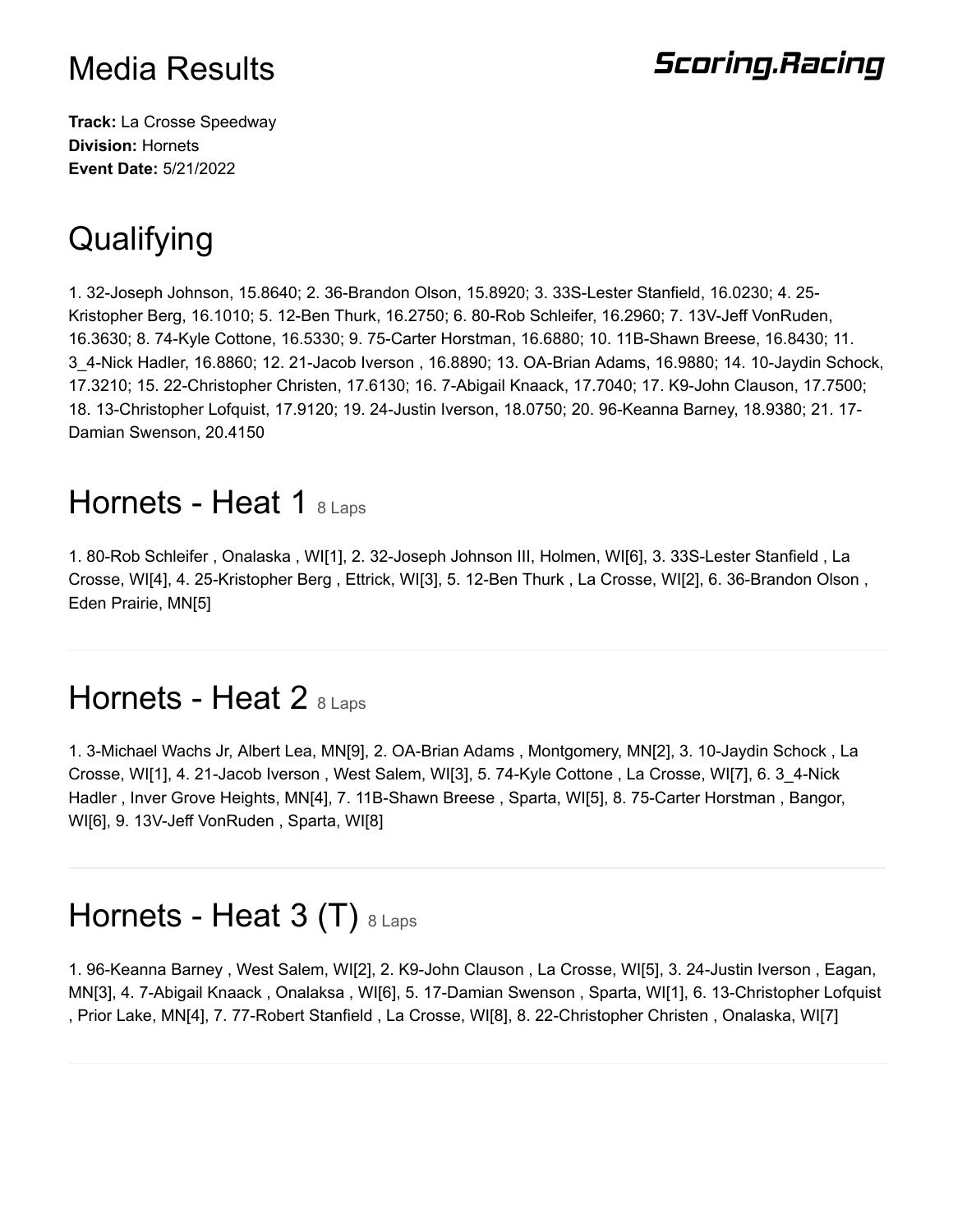## Hornets - A Feature 15 Laps

1. 12-Ben Thurk , La Crosse, WI[11], 2. 33S-Lester Stanfield , La Crosse, WI[12], 3. 80-Rob Schleifer , Onalaska , WI[10], 4. 32-Joseph Johnson III, Holmen, WI[15], 5. 3-Michael Wachs Jr, Albert Lea, MN[22], 6. 25-Kristopher Berg , Ettrick, WI[14], 7. OA-Brian Adams , Montgomery, MN[3], 8. 77-Robert Stanfield , La Crosse, WI[21], 9. K9-John Clauson , La Crosse, WI[16], 10. 75-Carter Horstman , Bangor, WI[7], 11. 3\_4-Nick Hadler , Inver Grove Heights, MN[5], 12. 74-Kyle Cottone , La Crosse, WI[8], 13. 10-Jaydin Schock , La Crosse, WI[2], 14. 96-Keanna Barney , West Salem, WI[19], 15. 22-Christopher Christen , Onalaska, WI[23], 16. 11B-Shawn Breese , Sparta, WI[6], 17. 24-Justin Iverson , Eagan, MN[18], 18. 36-Brandon Olson , Eden Prairie, MN[13], 19. 21-Jacob Iverson , West Salem, WI[4], 20. 7-Abigail Knaack , Onalaksa , WI[1], 21. 13-Christopher Lofquist , Prior Lake, MN[17]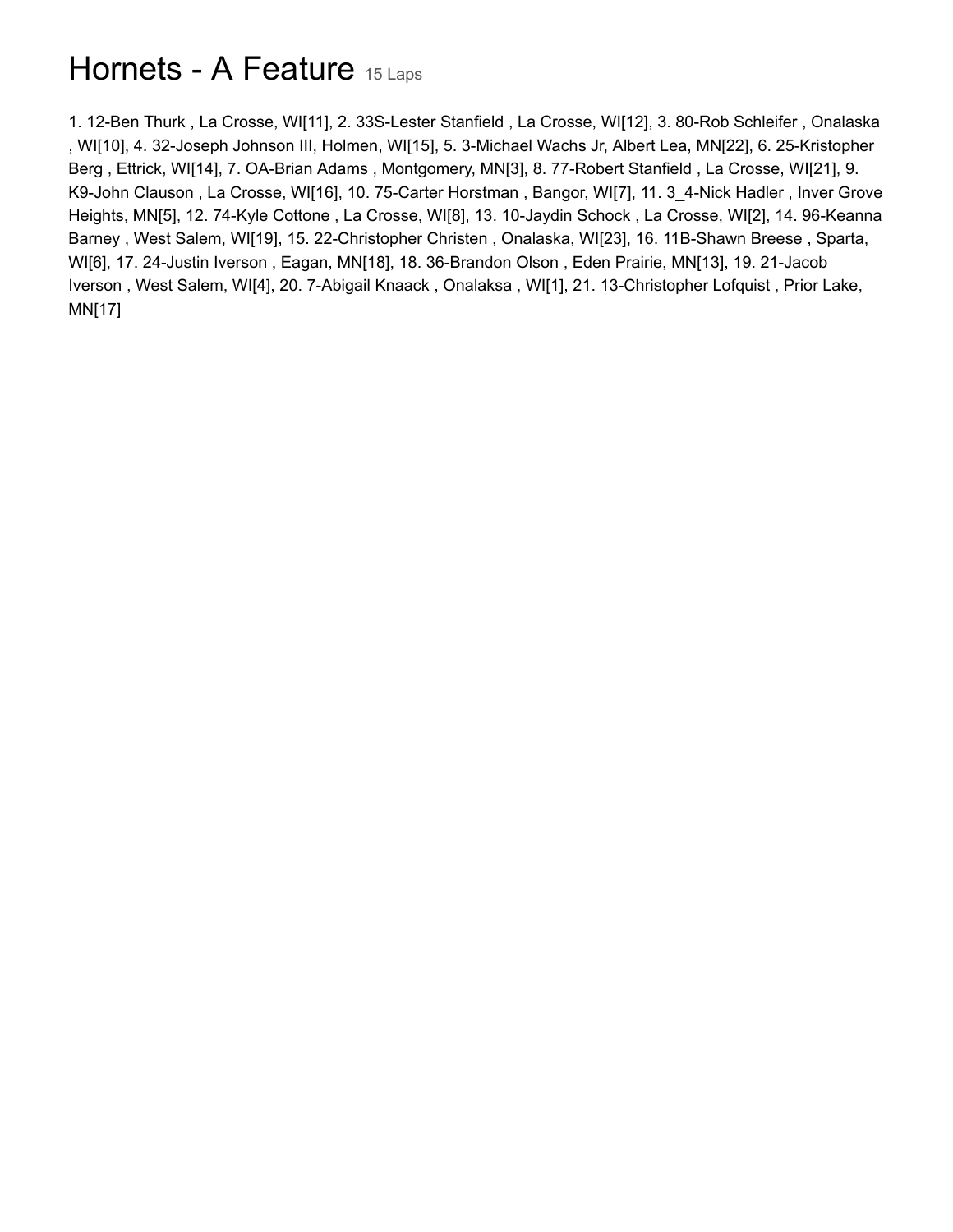### **Scoring.Racing**

**Track:** La Crosse Speedway **Division:** Mini-Vans **Event Date:** 5/21/2022

# **Qualifying**

1. 14-John Huebner, 16.8470; 2. 85-Kreg Miller, 17.9720; 3. 6-Kenny Hart, 18.1590; 4. 21-Dan Noth, 18.8510

## Mini-Vans - Heat 8 Laps

1. 14-John Huebner , La Crosse, WI[4], 2. 6-Kenny Hart , Onalaska, WI[2], 3. 21-Dan Noth , Elk Mound, WI[1], 4. 85-Kreg Miller , La Crosse, WI[3]

## Mini-Vans - Feature 15 Laps

1. 14-John Huebner , La Crosse, WI[4], 2. 6-Kenny Hart , Onalaska, WI[2], 3. 85-Kreg Miller , La Crosse, WI[3], 4. 21-Dan Noth , Elk Mound, WI[1]